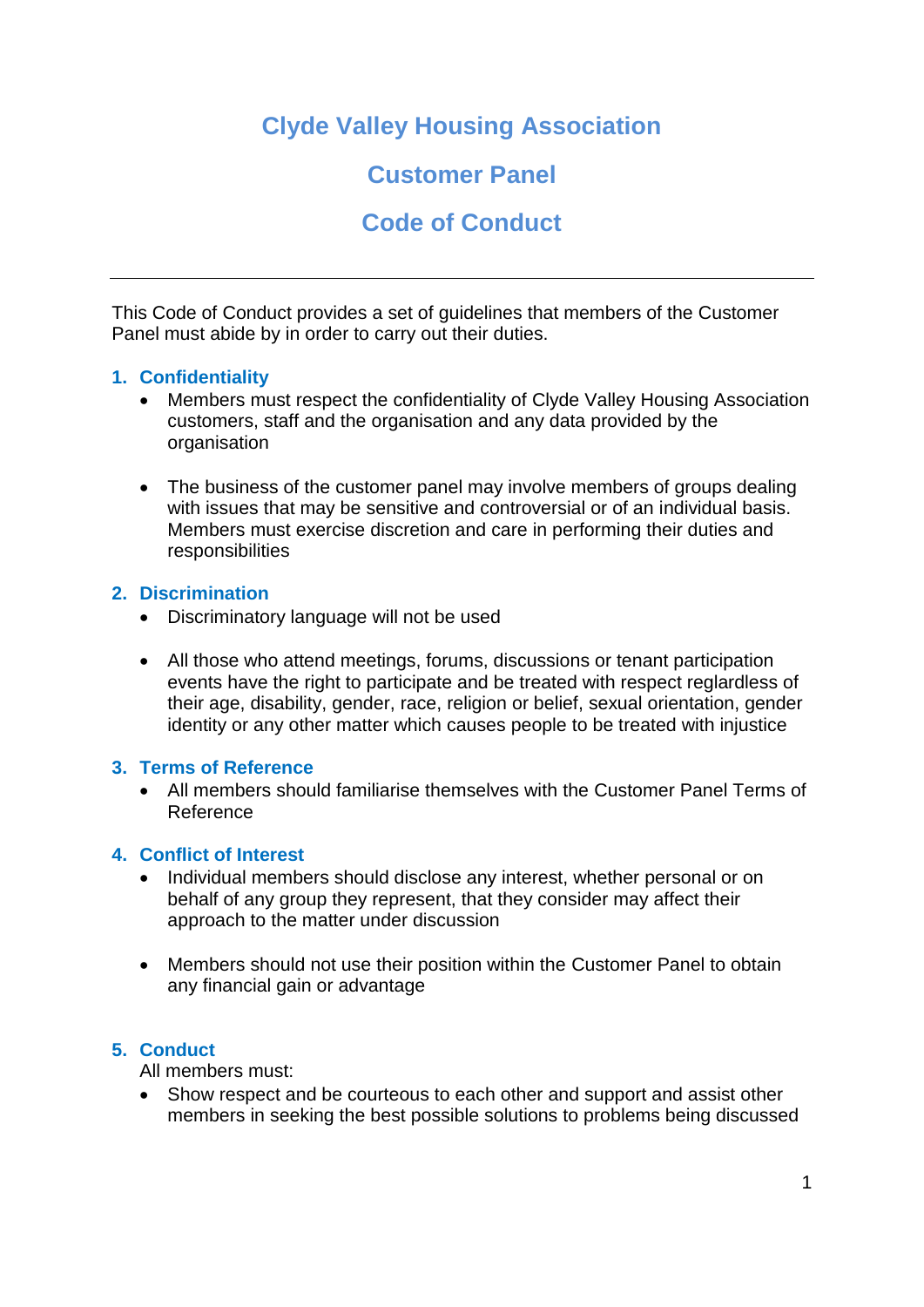- Show respect and be courteous to Clyde Valley Housing Association staff and Board members
- Allow each other the opportunity to speak and comment
- Follow the quidance of the Chair in the conduct of the meetings
- Raise questions during meetings through the Chair
- Follow the agenda at meetings and help each other reach effective decisions
- Remember that the purpose of the Customer Panel is to customers and members of the community generally and not specific individuals
- Bear in mind the rights of individual customers and the duties of staff when proposing solutions to problems
- Not to speak or write on behalf of the Customer Panel without the prior agreement of the panel
- Any correspondence sent on behalf of the Customer Panel should be made available to all members of Customer Panel
- Make any requests for reports, data and information through the Chair of Customer Panel who will relay requests to the Clyde Valley Housing Association Director of Operations
- Persons appearing under the influence of alcohol or illegal drugs or causing disruption will be asked to leave the meeting and have their membership terminated (see Breach of Code of Conduct below)
- If at a meeting any member, in the opinion of the Chair, persistently disregards a ruling of the Chair or behaves irregularly, improperly or offensively, or obstructs the conduct of business, they will be asked to leave the meeting

#### **6. Attendance**

 Members of the Customer Panel should make every effort to attend meetings and to send apologies in advance of the meeting if they are unable to attend

#### **7. Political affiliation and religious groups**

• Individual members may be affiliated to /or be members of a political party or religious organisation but they may not represent a political party or religious organisation in their role as a member of the Customer Panel